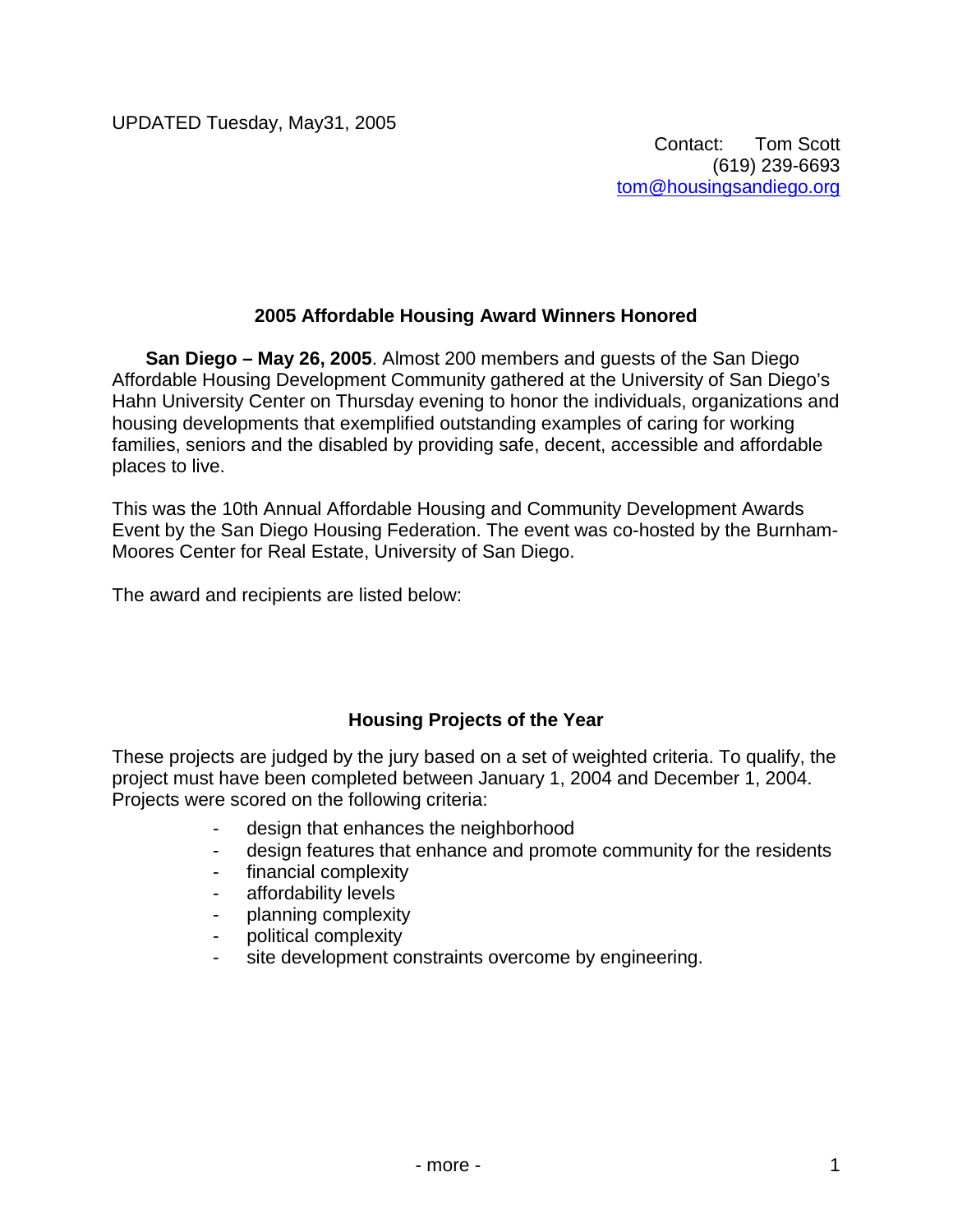#### **Housing Project of the Year - Special Needs**

This award is for Outstanding Housing Developments that serve one or more of the following special needs populations

- HIV/AIDS
- Developmentally Disabled
- Homeless
- Substance abuse

**Solutions Family Center** in Vista developed by **Community HousingWorks** and **North County Solutions For Change.** 

This project provides transitional housing and support services for 61 homeless families earning less than \$15,000 per year.

| Developer: | Community Housing Works & North County Solutions For Change       |
|------------|-------------------------------------------------------------------|
| Architect: | Di Donato Associates                                              |
| Landscape  |                                                                   |
| Architect: | Wynn-Smith Landscape Architecture, Inc.                           |
| Builder:   | <b>Sun Country Builders</b>                                       |
| Financing: | <b>Bank of America</b>                                            |
|            | Cities of Carlsbad, Encinitas, Escondido, Oceanside, San Marcos & |
|            | Vista                                                             |
|            | County of San Diego                                               |
|            | MHP, AHP, HUD SHP, EHAP                                           |
|            |                                                                   |

For more information contact Chris Megison (760) 941-6545

#### **Housing Project of the Year – Less than 50 units**

• **Orange Place Apartments** in Escondido**,** developed by **Trinity Housing** and **Wakeland Housing And Development.** 

This project rehabilitated a 15 unit square box complex that was once a stronghold for the "west side gang" into a beautiful new development where the laughter of children has replaced the dark sound of crime and violence.

| Trinity Housing Group & Wakeland Housing Development |
|------------------------------------------------------|
| Corporation                                          |
| Rodriguez + Simon Design Associates                  |
| <b>Sun Country Builders</b>                          |
| CalHFA                                               |
| City of Escondido                                    |
| <b>HOME</b>                                          |
| <b>GMAC</b>                                          |
|                                                      |

For more information contact Steve Kuptz (858) 704-1503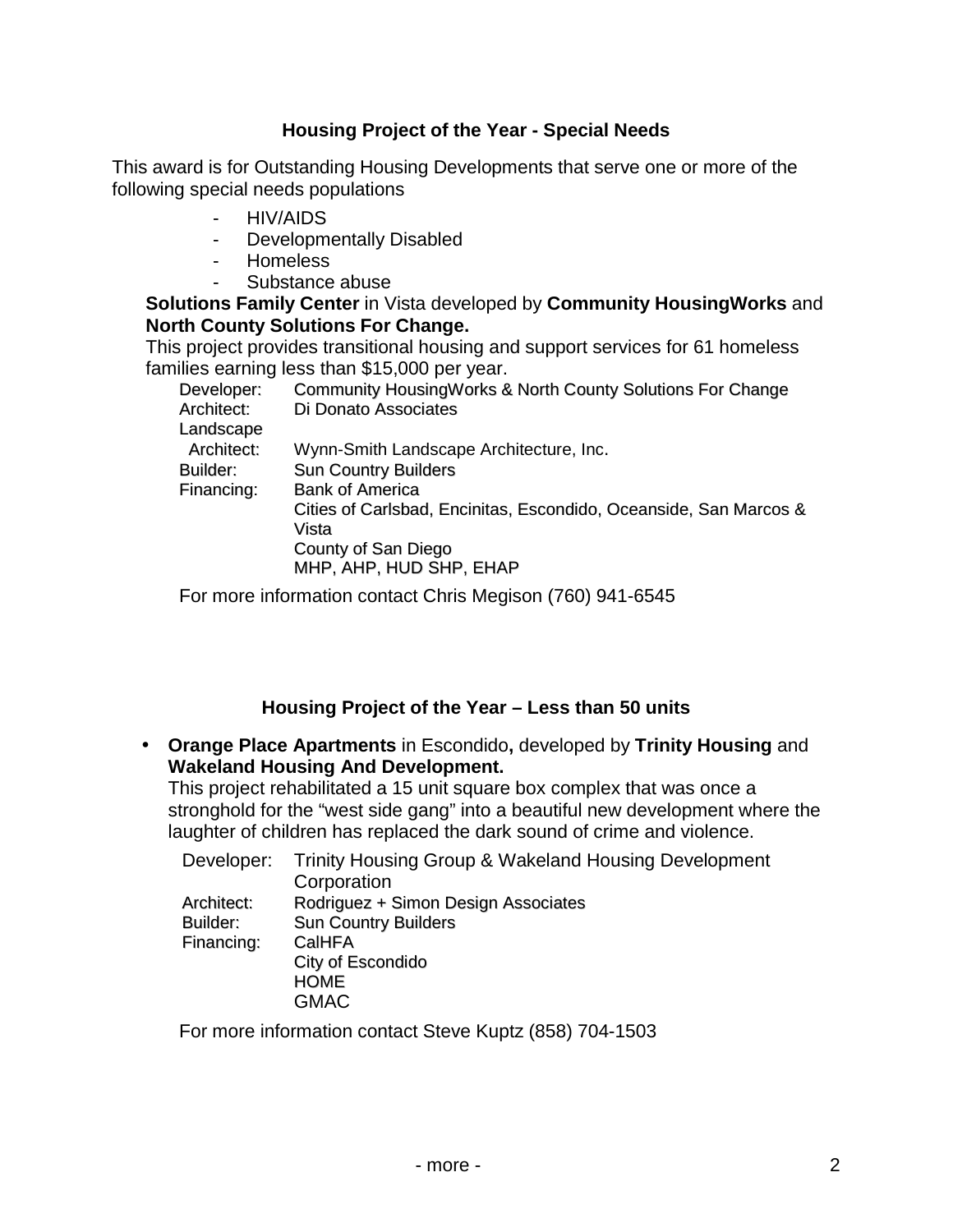## **Housing Project Of The Year – More Than 50 Units**

#### • **Fallbrook View Apartments, Fallbrook**

This project was developed by Community HousingWorks and has several unique features. Sixty of the 80 units are reserved for farmworkers; the two story community building includes a head start program on the first floor and community space with learning center on the second floor. In addition, the Vista Community Clinic provides health care services on-site.

| Developer: | <b>Community HousingWorks</b>                       |
|------------|-----------------------------------------------------|
| Architect: | Rodriguez + Simon Design Associates                 |
| Builder:   | Allgire General Contractors, Inc.                   |
| Financing: | <b>Bank of America</b>                              |
|            | County of San Diego Housing & Community Development |
|            | Joe Serna Farmworker Housing Grant Program          |
|            | Low Income Investment Fund                          |
|            | <b>MMA Financial</b>                                |
|            | The Rural Community Assistance Corporation          |
|            | <b>State Housing &amp; Community Development</b>    |

For more Information Contact Sue Reynolds (619) 282-6647 x313

An *Honorable Mention* for Housing Project Of The Year – Greater Than 50 Units was awarded to:

#### **Metro Villas Apartment Homes, City Heights**

The Metro Villas Apartments share the same site as the Metro Career Center and was co-developed by City Heights Community Development Corporation, Interfaith Housing Foundation and the San Diego Revitalization Corporation. The 120 unit complex is situated one block from the I-15 transit center and the most frequently used bus route in San Diego. It is also a half block from the park that extends over I-15 as it transverses City Heights. The residents are indicative of the diversity of City Heights where 12 languages can be heard in the complex. There is solar water heating serving all of the units.

| Developer: | <b>City Heights Community Development Corporation</b>  |
|------------|--------------------------------------------------------|
|            | Metro Interfaith Housing Foundation                    |
|            | <b>Alliant Capital</b>                                 |
| Architect: | <b>Studio E Architects</b>                             |
| Builder:   | <b>Sun Country Builders</b>                            |
| Landscape: | <b>Spurlock Poirier</b>                                |
| Financing: | San Diego Local Initiatives Support Corporation (LISC) |
|            | Low Income Investment Fund                             |
|            | San Diego Revitalization Corporation                   |
|            | San Diego Redevelopment Agency                         |
|            | <b>Centre City Development Corporation</b>             |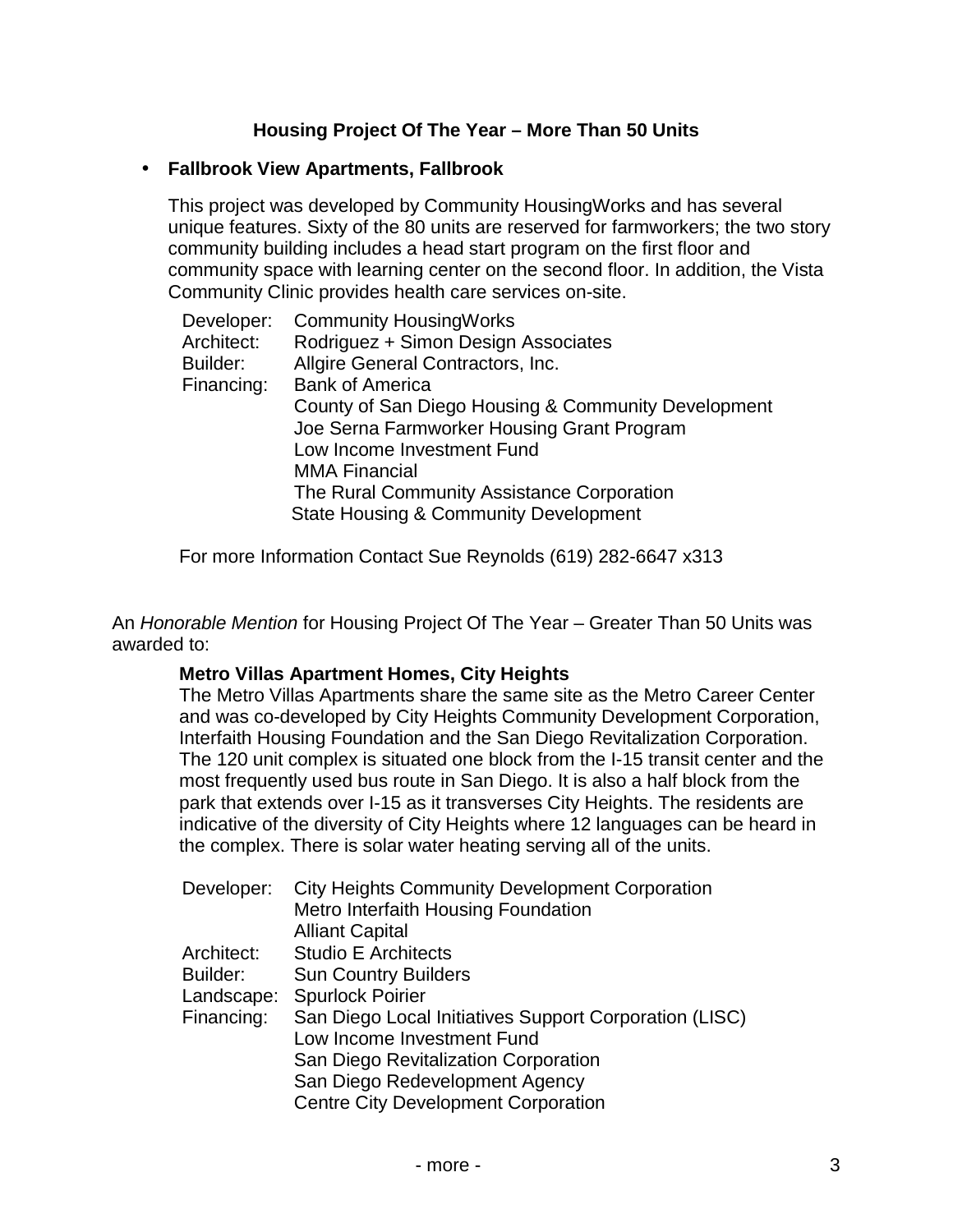San Diego Housing Commission CitiBank Wells Fargo Bank

For more information contact Jay Powell (619) 584-1535 x110

Links to Photos are posted at <http://housingsandiego.org/LinkstoPhotos.php>

#### **Outstanding Advocate**

The Outstanding Advocate award is for an Individual who has contributed time, energy, leadership, and dedication to the cause of affordable housing

• **Sherman D. Harmer, Jr**, Urban Housing Partners and San Diego Regional Chamber of Commerce Sherm Harmer is the co-chair of the San Diego Regional Chamber Of Commerce's housing sub-committee. Under his leadership, he raised the level of that committee's standing within the chamber and has successfully worked with the San Diego city council to keep the need for action on affordable housing on the docket.

# **John Craven Memorial Award**

The John Craven Memorial Award is given to a public employee who has taken risks and gone above and beyond the call of duty to assist developers.

This award is given in memory of John Craven, one of San Diego's legendary housing development officials. This award includes a \$1,000 donation from the family of John Craven that is given to a non-profit organization of the recipient's choice.

## • **Beverly Peterka**, City of Escondido

Ms. Peterka is the Housing Manager for the City Of Escondido. She was nominated for always being eager to offer assistance to the city's affordable housing developers to make the planning and development process as smooth as possible.

## **Outstanding Local Government Supporter**

• **City of Escondido**

The City Of Escondido was nominated for their aggressive and innovative approaches to building the inventory of both rental and for-sale affordable housing stock. Mayor Lori Holt Pfelier accepted the award on behalf of the City.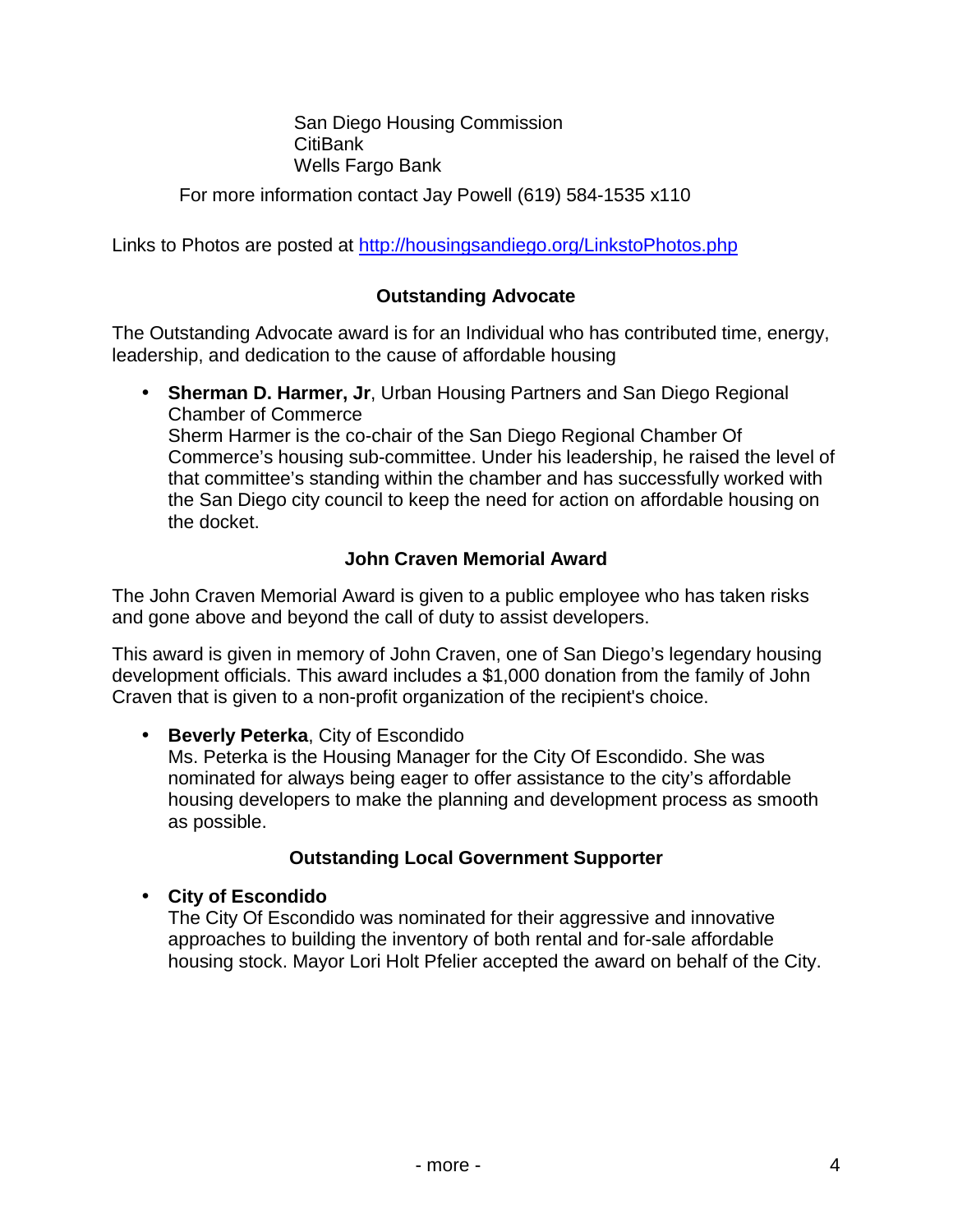## **Outstanding Resident Manager**

This award is presented to a property manager (individual) of an affordable housing complex who provides great customer service and excellent property management.

• **Martha Lopez** of Vista del Sol in National City. Ms. Lopez was recognized for dedication to providing the children and families of her complex with activities that emphasize success in school and work as well as building a community of mutual respect and support.

## **Resident Program Of The Year**

The resident program of the year award is for the outstanding program that provides services to residents of affordable housing developments.

• The **Stratton Learning Center**, at the Stratton Apartments in San Diego. The Stratton Learning Center provides adult and youth resident programs. For the adults there is language and financial literacy, a job readiness program and, computer training. For the children there is after-school tutoring and homework assistance, a sports program, computer lab, teen nights and enrichment programs. The learning center is a program of Wakeland Housing & Development, the property management company.

# **Community Development Project Of The Year**

This award is for the outstanding non-housing community development project that added a physical asset to the community.

• **Metro Career Center** in City Heights developed by Price Charities' **San Diego Revitalization Corporation** for the San Diego Workforce Partnership.

## **SDG&E Energy Efficiency Award:**

This award is for an affordable housing development that has taken unique steps to promote energy efficiency for tenants. San Diego Gas & Electric sponsors this award.

• **Take Wing Apartments**, San Diego operated by San Diego Youth and Community Services. This 33 unit transitional housing project for homeless youth was retrofitted with energy conservation measures to improve efficiency by 20- 30%, depending on the building. The residents were involved with the planning of the project and learned about energy efficiency measures.